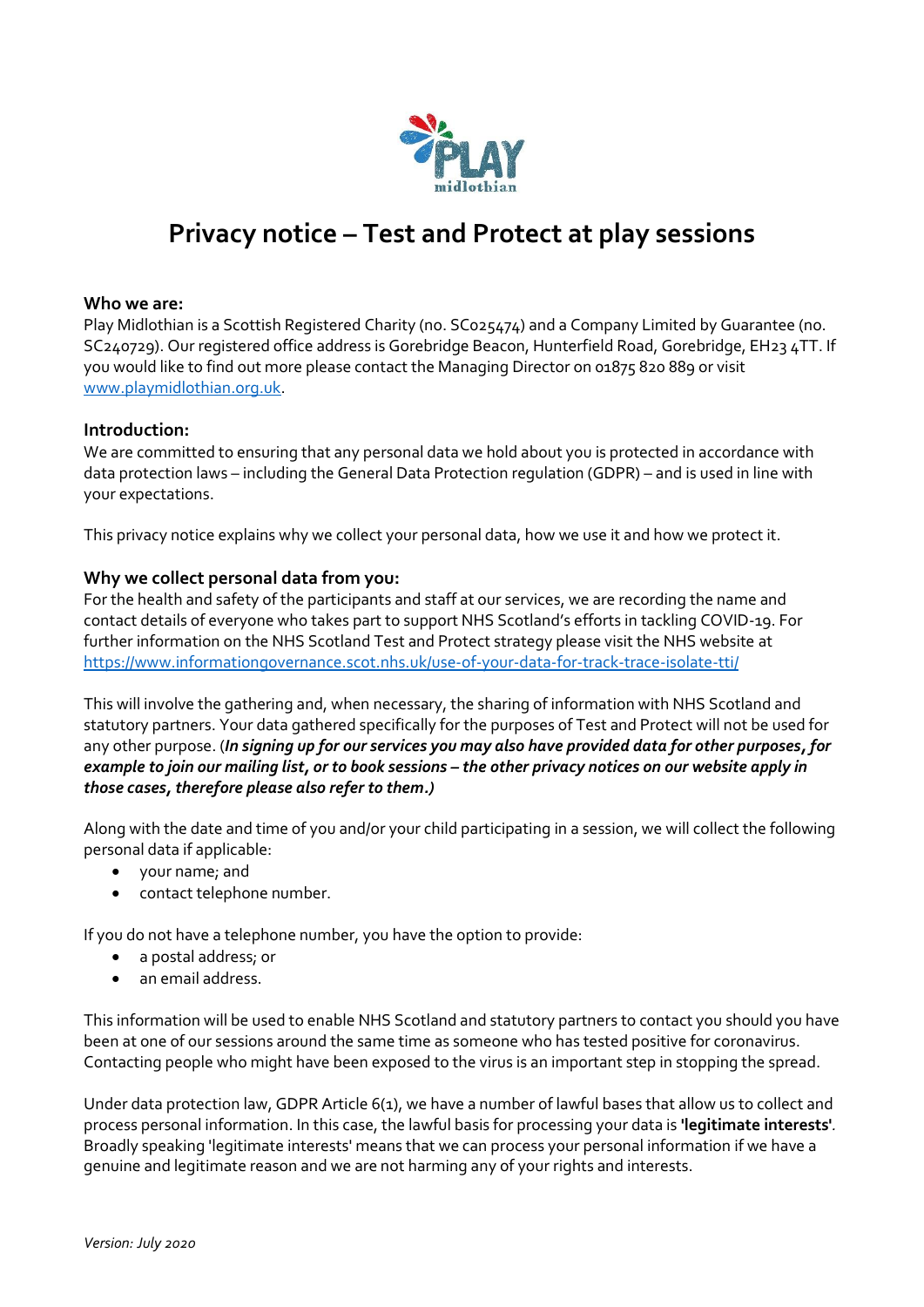Our legitimate reason for processing your data is to assist with NHS Scotland's Test and Protect strategy in relation to the coronavirus public health epidemic.

Before sharing any information we will carefully consider and balance any potential impact on you and your rights.

## **Who we share your data with:**

If necessary, NHS Scotland and statutory partners in relation to the Test and Protect system, in order to assist in the containment of the virus. We will only share your data when it is requested directly by NHS Scotland and statutory partners.

We may share your data with others providing Play Midlothian with business services, for example the following categories:

- IT service providers (including databases and form/survey tools)
- Freelancers (for example assisting us with running our services)

The above would only be for the purposes of administering records for the Test and Protect system.

We will also share your data:

- If we are legally required to do so, for example, by law, by a court, by the Office of the Scottish Charity Regulator or by Companies House
- To enforce or apply the terms and conditions of your contract with us
- To protect children, for example by sharing information with social work or the police
- If it is necessary to protect our or others' rights, property or safety
- If we transfer the management of Play Midlothian

At times, this may include transfer of your data outside of the EU (for example, for use of an IT service), when this complies with the relevant provisions under the GDPR.

## **How we keep your personal data:**

Your personal data supplied only for Test and Protect will be retained only for the purposes stated in this privacy notice. In most cases we will have collected Test and Protect data to facilitate children's longer term participation in our services, to avoid needing to collect this data from a parent/carer again for every individual session. Therefore, we will retain it for the duration of the Test and Protect system, or until you contact our data protection lead (as per the details at the top of this notice) to advise us your child will no longer be attending sessions.

## *(If you have provided Play Midlothian the same personal data in relation to other purposes, for example to book services or join our mailing list, your data would be retained for the duration required for those purposes, and you will need to refer to our other privacy notices.)*

In some cases, for example for reasons of child protection, we may be obliged to keep your data for longer to comply with legal requirements.

We maintain appropriate technical and organisational measures to ensure the security of people's data.

## **Your rights with respect to your data:**

You have the right to request:

- Access to your personal data
- To have inaccurate personal data rectified, or completed if it is incomplete